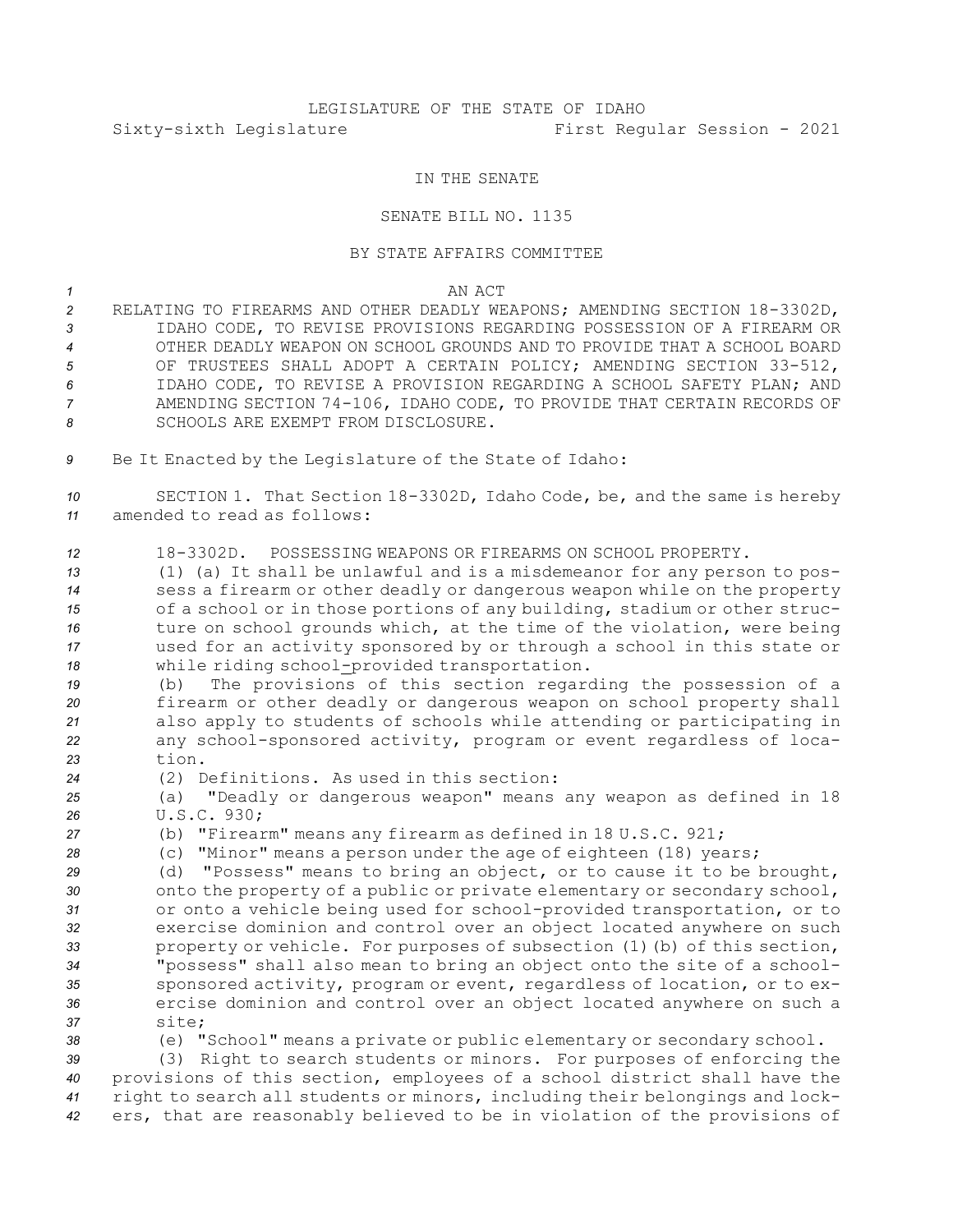this section, or applicable school rule or district policy, regarding the possessing of <sup>a</sup> firearm or other deadly or dangerous weapon. (4) The provisions of this section shall not apply to the following per-*4* sons: (a) <sup>A</sup> peace officer; (b) <sup>A</sup> qualified retired law enforcement officer licensed under section 18-3302H, Idaho Code; (c) <sup>A</sup> person who lawfully possesses <sup>a</sup> firearm or deadly or dangerous weapon as an appropriate part of <sup>a</sup> program, an event, activity or other 10 circumstance approved by the board of trustees or governing board; (d) <sup>A</sup> person or persons complying with the provisions of section 19-202A, Idaho Code; (e) Any adult over eighteen (18) years of age and not enrolled in <sup>a</sup> pub- lic or private elementary or secondary school who has lawful possession of <sup>a</sup> firearm or other deadly or dangerous weapon, secured and locked in his vehicle in an unobtrusive, nonthreatening manner; (f) <sup>A</sup> person who lawfully possesses <sup>a</sup> firearm or other deadly or danger- ous weapon in <sup>a</sup> private vehicle while delivering minor children, stu- dents or school employees to and from school or <sup>a</sup> school activity; or (g)(i) Notwithstanding the provisions of section 18-3302C, Idaho Code, <sup>a</sup> person or an employee of the school or school district who **is may** be authorized to earry possess a firearm or other deadly weapon while on the property of <sup>a</sup> school or portions of any build- ing, stadium, or other structure on school grounds with the per- mission of the board of trustees of the school district or the gov-**erning board**— if the following requirements are met: 1. The person authorized is <sup>a</sup> paid employee of the school district, charter district, or public charter school and possesses an enhanced concealed carry permit pursuant to section 18-3302K, Idaho Code; 2. The person authorized receives ongoing training as di- rected by the board of trustees, in consultation with local law enforcement, and as outlined in the district's school policy manual; 3. The authorization to possess <sup>a</sup> firearm or other deadly weapon is included as <sup>a</sup> part of the board's required safety plan as outlined in section 33-512(16), Idaho Code; and 4. The person authorized works with local law enforcement to ensure that local law enforcement is aware of the person and that he possesses <sup>a</sup> current Idaho enhanced conceal carry permit and is aware of the type of weapon and assignment of the person. (ii) Nothing in this paragraph shall prevent the board of trustees or the governing board from revoking the privilege of persons car- rying <sup>a</sup> firearm or other deadly weapon while on school property. The school's safety plan, including identification of the indi- viduals authorized to carry <sup>a</sup> firearm or other deadly weapon on school property, shall remain exempt from public records disclo- sure, including to parents and patrons of the school. Any school district or charter school that permits <sup>a</sup> firearm or other deadly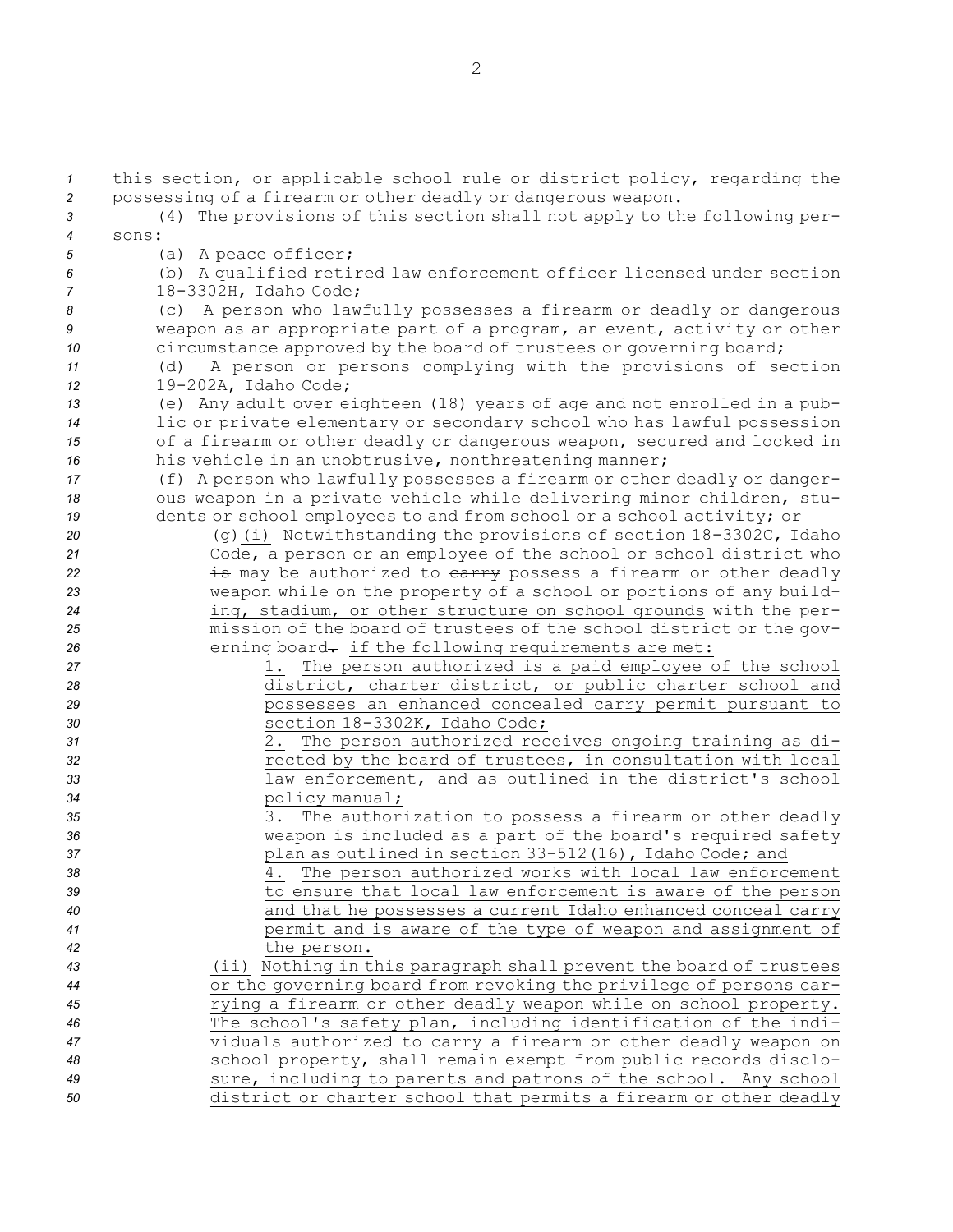| $\mathcal{I}$    |     | weapon on school property shall not be subject to a heightened duty |
|------------------|-----|---------------------------------------------------------------------|
| $\overline{c}$   |     | of safety to students, employees, or patrons on the school's prop-  |
| 3                |     | erty, and the school shall be immune from liability for the posses- |
| $\boldsymbol{4}$ |     | sion of, use of, or failure to use any permitted weapon on school   |
| 5                |     | property. Nothing in this paragraph shall authorize a student at-   |
| 6                |     | tending a public school in this state to carry a firearm or other   |
| 7                |     | deadly weapon on school property, regardless of whether the stu-    |
| 8                |     | dent possesses an enhanced concealed carry permit.                  |
| 9                |     | In order to execute the provisions of subparagraph (i) of<br>(iii)  |
| 10               |     | this paragraph, the board of trustees or the governing board shall  |
| 11               |     | adopt a policy in consultation with local law enforcement that      |
| 12               |     | outlines the following:                                             |
| 13               |     | 1. The annual training requirements outlined by the board of        |
| 14               |     | trustees or governing board for persons authorized to pos-          |
| 15               |     | sess a firearm or other deadly weapon on school property;           |
| 16               |     | 2. Required annual notification to the district superinten-         |
| 17               |     | dent, school principal, and local law enforcement naming the        |
| 18               |     | specific person authorized to carry, including notification         |
| 19               |     | of revocation by the board of the person's privileges;              |
| 20               |     | 3. Required annual notification to parents and quardians            |
| 21               |     | that the board of trustees or governing board has authorized        |
| 22               |     | a person to carry a firearm or other deadly weapon on school        |
| 23               |     | property, along with the training requirements. This notice         |
| 24               |     | shall be prohibited from disclosing the name or position of         |
| 25               |     | the person authorized and shall indicate that statute pro-          |
| 26               |     | hibits such notification to parents; and                            |
| 27               |     | That the policy adopted pursuant to this subsection is<br>4.        |
| 28               |     | discussed when developing the required safety plan as pro-          |
| 29               |     | vided in section 33-512(16), Idaho Code.                            |
| 30               | (5) | Penalties. Persons who are found quilty of violating the provi-     |

 (5) Penalties. Persons who are found guilty of violating the provi- sions of this section may be sentenced to <sup>a</sup> jail term of not more than one (1) year or fined an amount not in excess of one thousand dollars (\$1,000) or both. If <sup>a</sup> violator is <sup>a</sup> student and under the age of eighteen (18) years, the court may place the violator on probation and suspend the juvenile deten- tion or fine or both as long as the violator is enrolled in <sup>a</sup> program of study recognized by the court that, upon successful completion, will grant the vi- olator <sup>a</sup> general equivalency diploma (GED) or <sup>a</sup> high school diploma or other educational program authorized by the court. Upon successful completion of the terms imposed by the court, the court shall discharge the offender from serving the remainder of the sentence. If the violator does not complete, is suspended from, or otherwise withdraws from the program of study imposed by the court, the court, upon receiving such information, shall order the vio-lator to commence serving the sentence provided for in this section.

*<sup>44</sup>* SECTION 2. That Section 33-512, Idaho Code, be, and the same is hereby *45* amended to read as follows:

*46* 33-512. GOVERNANCE OF SCHOOLS. The board of trustees of each school *<sup>47</sup>* district shall have the following powers and duties:

*<sup>48</sup>* (1) To fix the days of the year and the hours of the day when schools *49* shall be in session. However: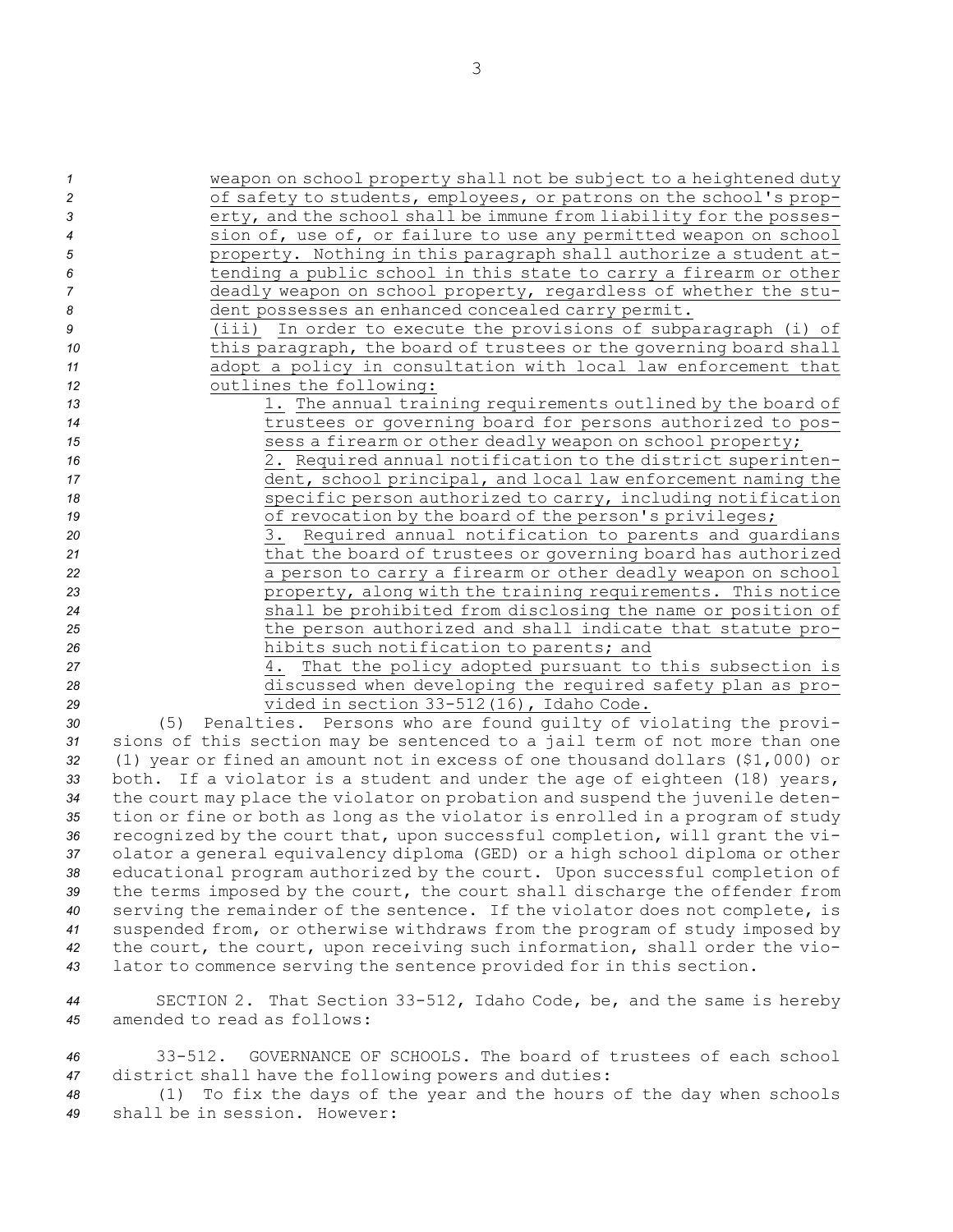*<sup>1</sup>* (a) Each school district shall annually adopt and implement <sup>a</sup> school *<sup>2</sup>* calendar which provides its students at each grade level with the fol-*<sup>3</sup>* lowing minimum number of instructional hours:

| 4  | Grades              | Hours |
|----|---------------------|-------|
| 5  | $9 - 12$            | 990   |
| 6  | $4 - 8$             | 900   |
|    | $1 - 3$             | 810   |
| 8  | K                   | 450   |
| 9  | Alternative schools |       |
| 10 | (any grades)        | 900   |

*<sup>11</sup>* (b) School assemblies, testing and other instructionally related ac-*<sup>12</sup>* tivities involving students directly may be included in the required *13* instructional hours.

*<sup>14</sup>* (c) When approved by <sup>a</sup> local school board, annual instructional hour *<sup>15</sup>* requirements stated in paragraph (a) of this subsection may be reduced *16* as follows:

*<sup>17</sup>* (i) Up to <sup>a</sup> total of twenty-two (22) hours to accommodate staff *<sup>18</sup>* development activities conducted on such days as the local school *<sup>19</sup>* board deems appropriate.

*<sup>20</sup>* (ii) Up to <sup>a</sup> total of eleven (11) hours of emergency school clo-*<sup>21</sup>* sures due to adverse weather conditions and facility failures.

*<sup>22</sup>* However, transportation to and from school, passing times between *<sup>23</sup>* classes, recess and lunch periods shall not be included.

 (d) Student and staff activities related to the opening and closing of the school year, grade reporting, program planning, staff meetings, and other classroom and building management activities shall not be counted as instructional time or in the reductions provided in paragraph (c)(i) of this subsection.

*<sup>29</sup>* (e) For multiple shift programs, this rule applies to each shift (i.e., *<sup>30</sup>* each student must have access to the minimum annual required hours of *31* instruction).

*<sup>32</sup>* (f) The instructional time requirement for grade 12 students may be re-*<sup>33</sup>* duced by action of <sup>a</sup> local school board for an amount of time not to ex-*34* ceed eleven (11) hours of instructional time.

 (g) The state superintendent of public instruction may grant an ex- emption from the provisions of this section for an individual building within <sup>a</sup> district, when the closure of that building, for unforeseen circumstances, does not affect the attendance of other buildings within the district.

 (h) The state board of education may grant <sup>a</sup> waiver of the minimum number of instructional hours for <sup>a</sup> school district when districtwide school closures are necessary as <sup>a</sup> result of natural occurrences cre- ating unsafe conditions for students. <sup>A</sup> county or state disaster declaration must have been issued for one (1) or more of the counties in which the school district is located. <sup>A</sup> waiver request to the state board of education must describe the efforts by the school district to make up lost instructional hours, the range of grades impacted, and the number of hours the school district is requesting be waived.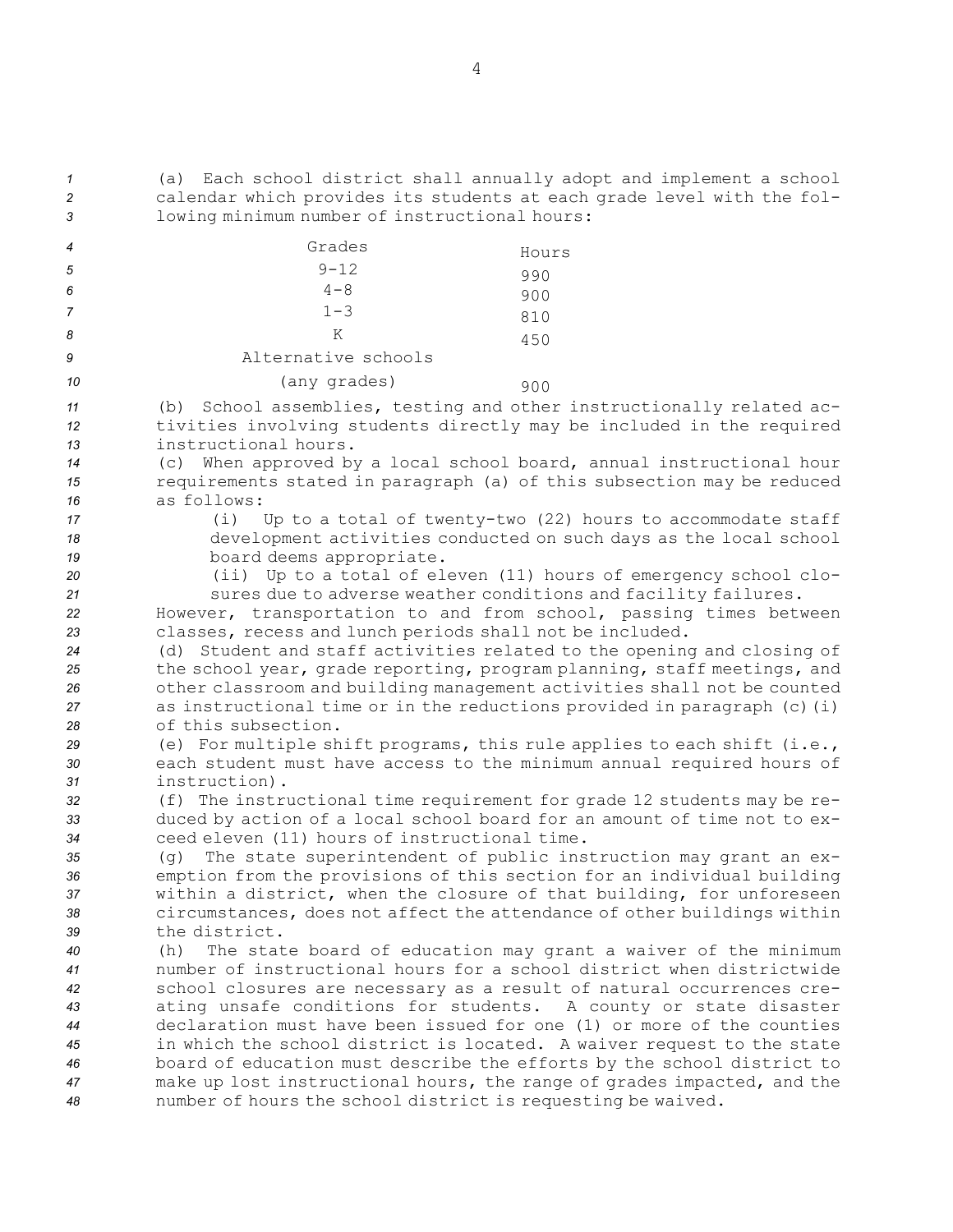*<sup>1</sup>* (i) The reduction of instructional hours allowed in paragraphs (f) *<sup>2</sup>* through (h) of this subsection may not be combined in <sup>a</sup> single school *3* year.

 (2) To adopt and carry on and to provide for the financing of <sup>a</sup> total ed- ucational program for the district. Such programs in other than elementary school districts may include education programs for out-of-school youth and adults, and such districts may provide classes in kindergarten;

 (3) To provide, or require pupils to be provided with, suitable text- books and supplies, and for advice on textbook selections may appoint <sup>a</sup> cur- ricular materials adoption committee as provided in section 33-512A, Idaho *11* Code;

*<sup>12</sup>* (4) To protect the morals and health of the pupils;

*<sup>13</sup>* (5) To exclude from school, children not of school age;

 (6) To prescribe rules for the disciplining of unruly or insubordinate pupils, including rules on student harassment, intimidation and bullying, such rules to be included in <sup>a</sup> district discipline code adopted by the board of trustees and <sup>a</sup> summarized version thereof to be provided in writing at the beginning of each school year to the teachers and students in the district in <sup>a</sup> manner consistent with the student's age, grade and level of academic achievement;

 (7) To exclude from school, pupils with contagious or infectious dis- eases who are diagnosed or suspected as having <sup>a</sup> contagious or infectious disease or those who are not immune and have been exposed to <sup>a</sup> contagious or infectious disease; and to close school on order of the state board of health and welfare or local health authorities;

*<sup>26</sup>* (8) To equip and maintain <sup>a</sup> suitable library or libraries in the school *<sup>27</sup>* or schools and to exclude therefrom, and from the schools, all books, tracts, *<sup>28</sup>* papers, and catechisms of sectarian nature;

 (9) To determine school holidays. Any listing of school holidays shall include not less than the following: New Year's Day, Memorial Day, Indepen- dence Day, Thanksgiving Day, and Christmas Day. Other days listed in section 73-108, Idaho Code, if the same shall fall on <sup>a</sup> school day, shall be observed with appropriate ceremonies; and any days the state board of education may designate, following the proclamation by the governor, shall be school holi-*<sup>35</sup>* days;

 (10) To erect and maintain on each schoolhouse or school grounds <sup>a</sup> suit- able flagstaff or flagpole, and display thereon the flag of the United States of America on all days, except during inclement weather, when the school is in session; and for each Veterans Day, each school in session shall conduct and observe an appropriate program of at least one (1) class period remember-ing and honoring American veterans;

 (11) To prohibit entrance to each schoolhouse or school grounds, to pro- hibit loitering in schoolhouses or on school grounds and to provide for the removal from each schoolhouse or school grounds of any individual or indi- viduals who disrupt the educational processes or whose presence is detrimen- tal to the morals, health, safety, academic learning or discipline of the pupils. <sup>A</sup> person who disrupts the educational process or whose presence is detrimental to the morals, health, safety, academic learning or discipline of the pupils or who loiters in schoolhouses or on school grounds, is guilty of <sup>a</sup> misdemeanor;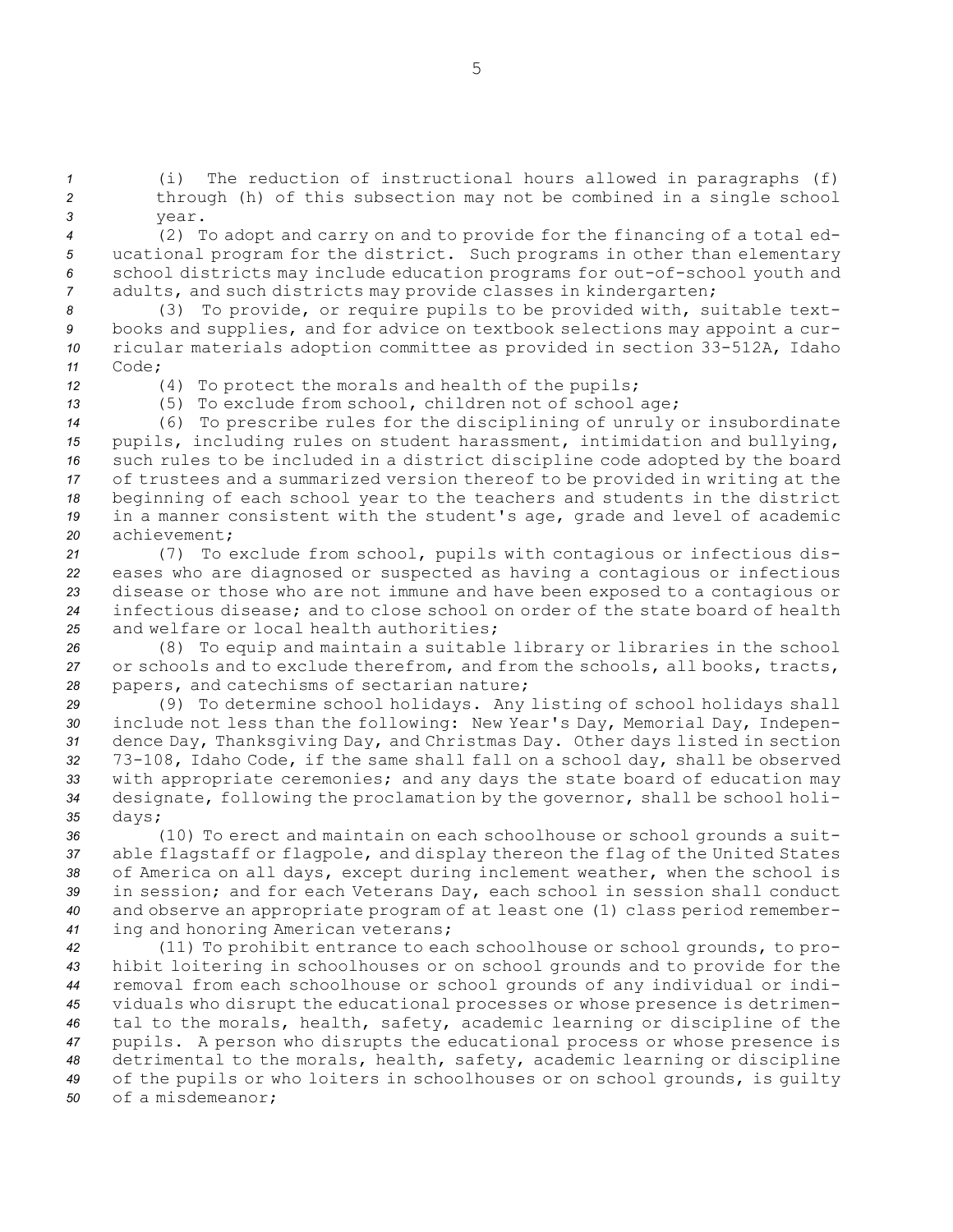(12) To supervise and regulate, including by contract with established entities, those extracurricular activities which are by definition outside of or in addition to the regular academic courses or curriculum of <sup>a</sup> public school, and which extracurricular activities shall not be considered to be <sup>a</sup> property, liberty or contract right of any student, and such extracurric- ular activities shall not be deemed <sup>a</sup> necessary element of <sup>a</sup> public school education, but shall be considered to be <sup>a</sup> privilege. For the purposes of extracurricular activities, any secondary school located in this state that is accredited by an organization approved through <sup>a</sup> process defined by the state department of education shall be able to fully participate in all ex- tracurricular activities described in and governed by the provisions of this subsection;

*<sup>13</sup>* (13) To govern the school district in compliance with state law and *14* rules of the state board of education;

 (14) To submit to the superintendent of public instruction not later than July 1 of each year documentation which meets the reporting require- ments of the federal gun-free schools act of 1994 as contained within the federal improving America's schools act of 1994;

 (15) To require that all certificated and noncertificated employees hired on or after July 1, 2008, and other individuals who are required by the provisions of section 33-130, Idaho Code, to undergo <sup>a</sup> criminal history check shall submit <sup>a</sup> completed ten (10) finger fingerprint card or scan to the department of education no later than five (5) days following the first day of employment or unsupervised contact with students in <sup>a</sup> K-12 setting, whichever is sooner. Such employees and other individuals shall pay the cost of the criminal history check. If the criminal history check shows that the employee has been convicted of <sup>a</sup> felony crime enumerated in section 33-1208, Idaho Code, it shall be grounds for immediate termination, dismissal or other personnel action of the district, except that it shall be the right of the school district to evaluate whether an individual convicted of one of these crimes and having been incarcerated for that crime shall be hired. Provided however, that any individual convicted of any felony offense listed in section 33-1208(2), Idaho Code, shall not be hired. For the purposes of criminal history checks, <sup>a</sup> substitute teacher is any individual who tem- porarily replaces <sup>a</sup> certificated classroom educator and is paid <sup>a</sup> substitute teacher wage for one (1) day or more during <sup>a</sup> school year. <sup>A</sup> substitute teacher who has undergone <sup>a</sup> criminal history check at the request of one (1) district in which he has been employed as <sup>a</sup> substitute shall not be required to undergo an additional criminal history check at the request of any other district in which he is employed as <sup>a</sup> substitute if the teacher has obtained <sup>a</sup> criminal history check within the previous five (5) years. If the district next employing the substitute still elects to require another criminal his- tory check within the five (5) year period, that district shall pay the cost of the criminal history check or reimburse the substitute teacher for such cost. To remain on the statewide substitute teacher list maintained by the state department of education, the substitute teacher shall undergo <sup>a</sup> crimi-nal history check every five (5) years;

*<sup>48</sup>* (16) To maintain <sup>a</sup> safe environment for students by developing <sup>a</sup> system *<sup>49</sup>* that cross-checks all contractors or other persons who have irregular con-*<sup>50</sup>* tact with students against the statewide sex offender registry and that pro-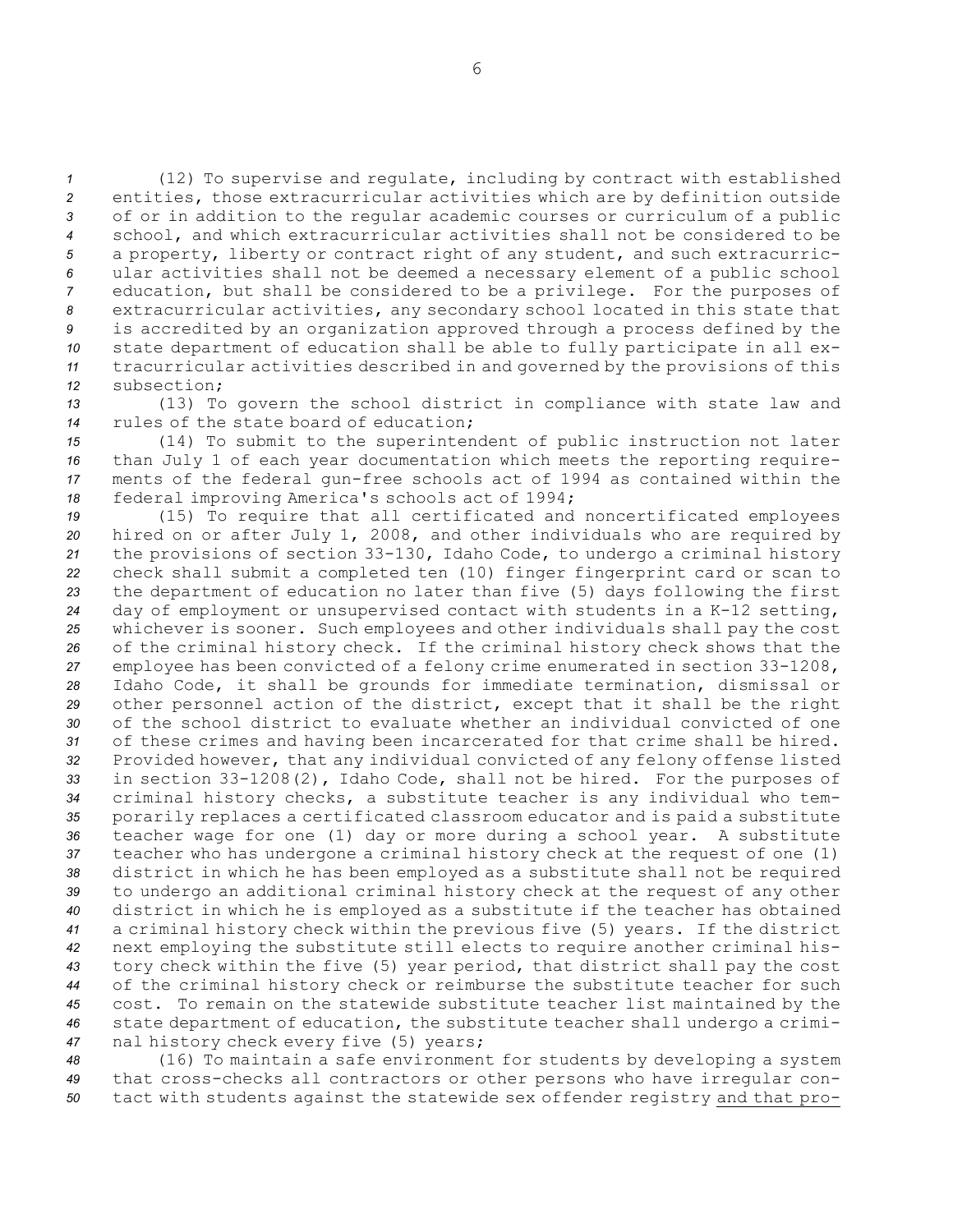vides for persons authorized to possess <sup>a</sup> firearm or other deadly weapon on school property pursuant to section 18-3302D(4)(g), Idaho Code, by develop- ing <sup>a</sup> school safety plan for each school and by meeting annually with emer- gency first responders to update the plans and discuss emergency exercises and operations;

*<sup>6</sup>* (17) To provide support for teachers in their first two (2) years in the *<sup>7</sup>* profession in the areas of: administrative and supervisory support, mentor-*<sup>8</sup>* ing, peer assistance and professional development.

*<sup>9</sup>* SECTION 3. That Section 74-106, Idaho Code, be, and the same is hereby *10* amended to read as follows:

*<sup>11</sup>* 74-106. RECORDS EXEMPT FROM DISCLOSURE -- PERSONNEL RECORDS, PER-*<sup>12</sup>* SONAL INFORMATION, HEALTH RECORDS, PROFESSIONAL DISCIPLINE. The following *<sup>13</sup>* records are exempt from disclosure:

 (1) Except as provided in this subsection, all personnel records of <sup>a</sup> current or former public official other than the public official's pub- lic service or employment history, classification, pay grade and step, longevity, gross salary and salary history, including bonuses, severance packages, other compensation or vouchered and unvouchered expenses for which reimbursement was paid, status, workplace and employing agency. All other personnel information relating to <sup>a</sup> public employee or applicant including, but not limited to, information regarding sex, race, marital status, birth date, home address and telephone number, social security num- ber, driver's license number, applications, testing and scoring materials, grievances, correspondence and performance evaluations, shall not be dis- closed to the public without the employee's or applicant's written consent. Names of applicants to classified or merit system positions shall not be dis- closed to the public without the applicant's written consent. Disclosure of names as part of <sup>a</sup> background check is permitted. Names of the five (5) final applicants to all other positions shall be available to the public. If such group is less than five (5) finalists, then the entire list of applicants shall be available to the public. <sup>A</sup> public official or authorized represen- tative may inspect and copy his personnel records, except for material used to screen and test for employment.

 (2) Retired employees' and retired public officials' home addresses, home telephone numbers and other financial and nonfinancial membership records; active and inactive member financial and membership records and mortgage portfolio loan documents maintained by the public employee retire- ment system. Financial statements prepared by retirement system staff, funding agents and custodians concerning the investment of assets of the public employee retirement system of Idaho are not considered confidential under this chapter.

 (3) Information and records submitted to the Idaho state lottery for the performance of background investigations of employees, lottery retail- ers and major procurement contractors; audit records of lottery retailers, vendors and major procurement contractors submitted to or performed by the Idaho state lottery; validation and security tests of the state lottery for lottery games; business records and information submitted pursuant to sec- tions 67-7412(8) and (9) and 67-7421(8) and (9), Idaho Code, and such docu-ments and information obtained and held for the purposes of lottery security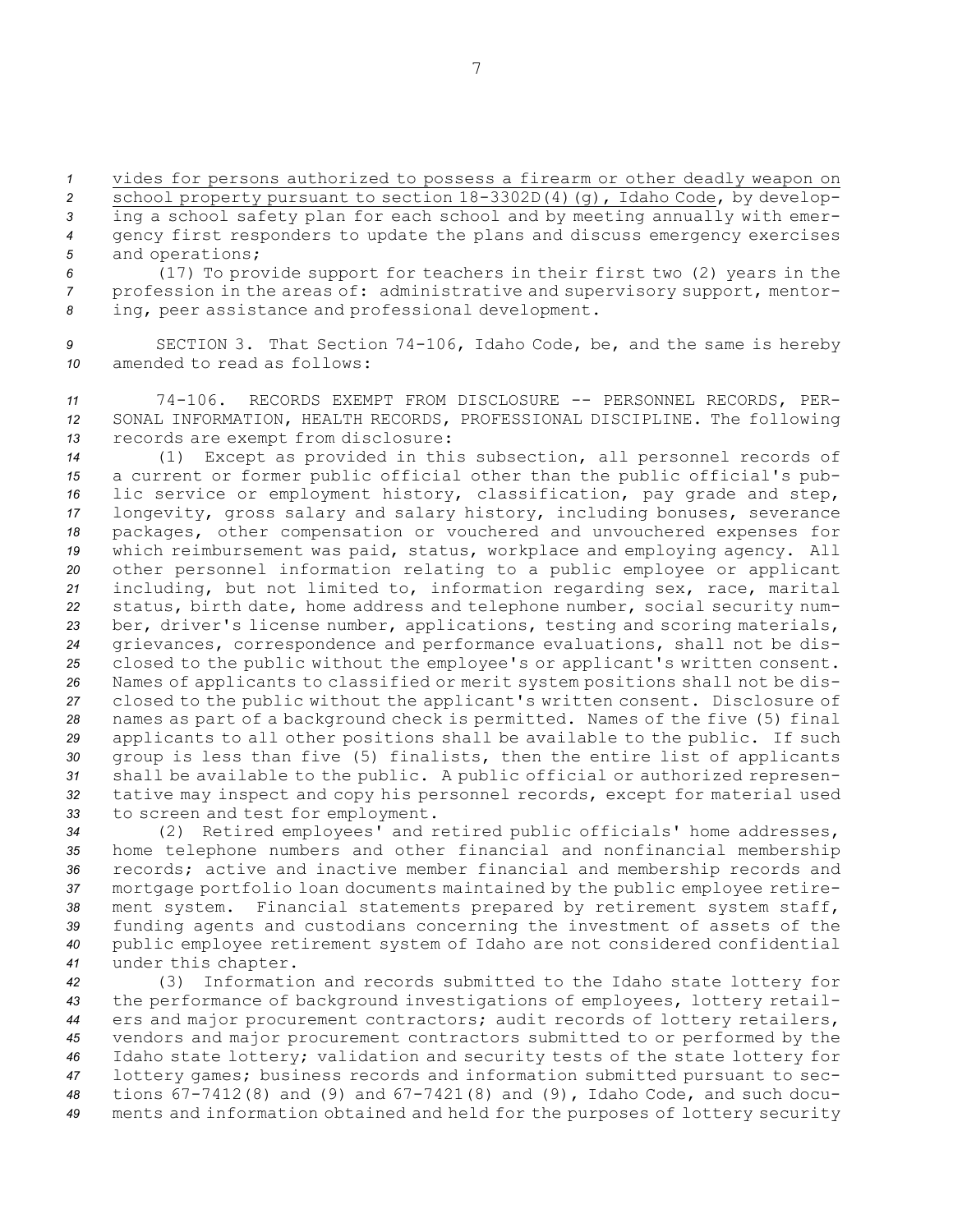and investigative action as determined by lottery rules unless the public interest in disclosure substantially outweighs the private need for protec- tion from public disclosure. (4) Records of <sup>a</sup> personal nature as follows: (a) Records of personal debt filed with <sup>a</sup> public agency or independent public body corporate and politic pursuant to law; (b) Personal bank records compiled by <sup>a</sup> public depositor for the pur-8 pose of public funds transactions conducted pursuant to law; (c) Records of ownership of financial obligations and instruments of <sup>a</sup> 10 public agency or independent public body corporate and politic, such as bonds, compiled by the public agency or independent public body corpo- rate and politic pursuant to law; (d) Records, with regard to the ownership of, or security interests in, registered public obligations; (e) Vital statistics records; (f) Military records as described in and pursuant to section 65-301, Idaho Code; (g) Social security numbers; and (h) The following personal data identifiers for an individual may be disclosed only in the following redacted format: (i) The initials of any minor children of the individual; (ii) <sup>A</sup> date of birth in substantially the following format: "XX/XX/birth year"; (iii) The last four (4) digits of <sup>a</sup> financial account number in substantially the following format: "XXXXX1234"; (iv) The last four (4) digits of <sup>a</sup> driver's license number or state-issued personal identification card number in substan- tially the following format: "XXXXX350F"; and (v) The last four (4) digits of an employer identification number or business's taxpayer identification number. (5) Information in an income or other tax return measured by items of income or sales, which is gathered by <sup>a</sup> public agency for the purpose of ad- ministering the tax, except such information to the extent disclosed in <sup>a</sup> written decision of the tax commission pursuant to <sup>a</sup> taxpayer protest of <sup>a</sup>

*<sup>35</sup>* deficiency determination by the tax commission, under the provisions of sec-*<sup>36</sup>* tion 63-3045B, Idaho Code.

 (6) Records of <sup>a</sup> personal nature related directly or indirectly to the application for and provision of statutory services rendered to persons applying for public care for people who are elderly, indigent or have mental or physical disabilities, or participation in an environmental or <sup>a</sup> public health study, provided the provisions of this subsection making records exempt from disclosure shall not apply to the extent that such records or information contained in those records are necessary for <sup>a</sup> background check on an individual that is required by federal law regulating the sale of firearms, guns or ammunition.

 (7) Employment security information, except that <sup>a</sup> person may agree, through written, informed consent, to waive the exemption so that <sup>a</sup> third party may obtain information pertaining to the person, unless access to the information by the person is restricted by subsection (3)(a), (3)(b) or (3)(d) of section 74-113, Idaho Code. Notwithstanding the provisions of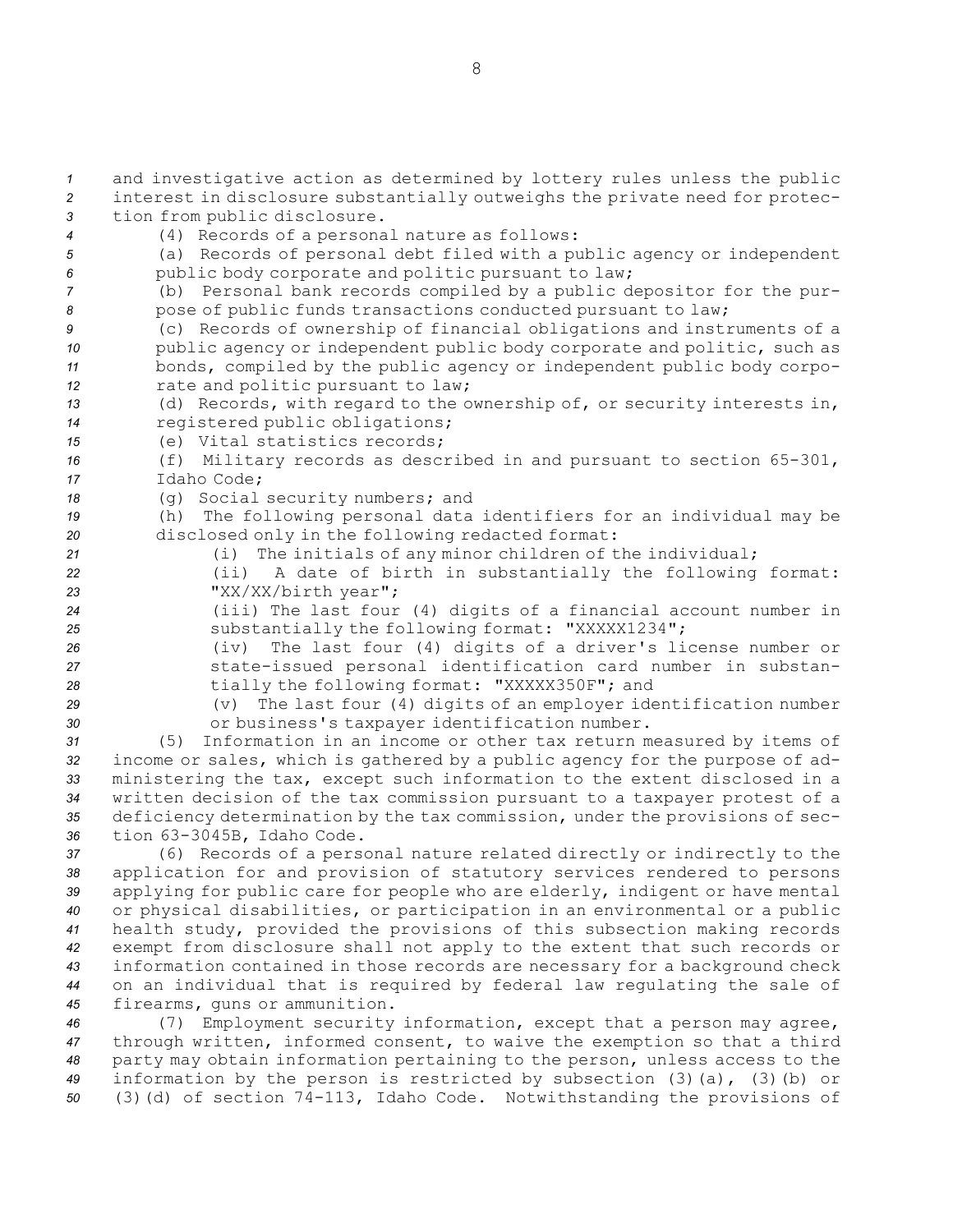section 74-113, Idaho Code, <sup>a</sup> person may not review identifying information concerning an informant who reported to the department of labor <sup>a</sup> suspected violation by the person of the employment security law, chapter 13, title 72, Idaho Code, under an assurance of confidentiality. As used in this section and in chapter 13, title 72, Idaho Code, "employment security information" means any information descriptive of an identifiable person or persons that is received by, recorded by, prepared by, furnished to or collected by the department of labor or the industrial commission in the administration of the employment security law.

 (8) Any personal records, other than names, business addresses and business phone numbers, such as parentage, race, religion, sex, height, weight, tax identification and social security numbers, financial worth or medical condition submitted to any public agency or independent public body corporate and politic pursuant to <sup>a</sup> statutory requirement for licensing, certification, permit or bonding.

 (9) Unless otherwise provided by agency rule, information obtained as part of an inquiry into <sup>a</sup> person's fitness to be granted or retain <sup>a</sup> license, certificate, permit, privilege, commission or position, private associa- tion peer review committee records authorized in title 54, Idaho Code. Any agency that has records exempt from disclosure under the provisions of this subsection shall annually make available <sup>a</sup> statistical summary of the number and types of matters considered and their disposition.

*<sup>23</sup>* (10) The records, findings, determinations and decisions of any prelit-*<sup>24</sup>* igation screening panel formed under chapters 10 and 23, title 6, Idaho Code.

 (11) Complaints received by the board of medicine and investigations and informal proceedings, including informal proceedings of any committee of the board of medicine, pursuant to chapter 18, title 54, Idaho Code, and rules adopted thereunder.

*<sup>29</sup>* (12) Records of the department of health and welfare or <sup>a</sup> public health *<sup>30</sup>* district that identify <sup>a</sup> person infected with <sup>a</sup> reportable disease.

 (13) Records of hospital care, medical records, including prescrip- tions, drug orders, records or any other prescription information that specifically identifies an individual patient, prescription records main- tained by the board of pharmacy under sections 37-2726 and 37-2730A, Idaho Code, records of psychiatric care or treatment and professional counseling records relating to an individual's condition, diagnosis, care or treat- ment, provided the provisions of this subsection making records exempt from disclosure shall not apply to the extent that such records or information contained in those records are necessary for <sup>a</sup> background check on an indi- vidual that is required by federal law regulating the sale of firearms, guns or ammunition.

*<sup>42</sup>* (14) Information collected pursuant to the directory of new hires act, *<sup>43</sup>* chapter 16, title 72, Idaho Code.

*<sup>44</sup>* (15) Personal information contained in motor vehicle and driver records *<sup>45</sup>* that is exempt from disclosure under the provisions of chapter 2, title 49, *46* Idaho Code.

*<sup>47</sup>* (16) Records of the financial status of prisoners pursuant to subsec-*<sup>48</sup>* tion (2) of section 20-607, Idaho Code.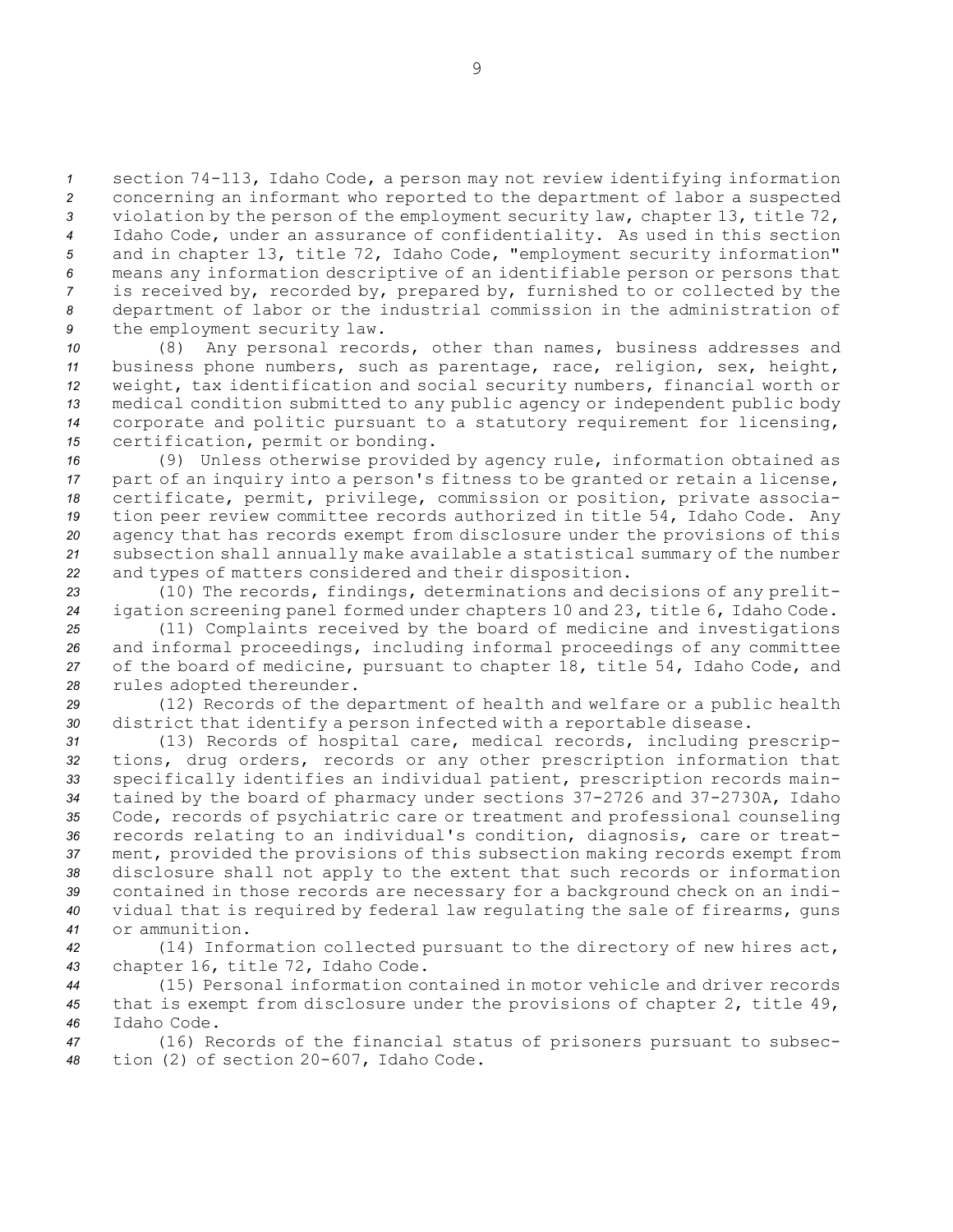*<sup>1</sup>* (17) Records of the Idaho state police or department of correction re-*<sup>2</sup>* ceived or maintained pursuant to section 19-5514, Idaho Code, relating to *3* DNA databases and databanks.

 (18) Records of the department of health and welfare relating to <sup>a</sup> sur- vey, resurvey or complaint investigation of <sup>a</sup> licensed nursing facility shall be exempt from disclosure. Such records shall, however, be subject to disclosure as public records as soon as the facility in question has received the report, and no later than the fourteenth day following the date that de- partment of health and welfare representatives officially exit the facility pursuant to federal regulations. Provided however, that for purposes of confidentiality, no record shall be released under this section that specif-ically identifies any nursing facility resident.

 (19) Records and information contained in the registry of immunizations against childhood diseases maintained in the department of health and wel- fare, including information disseminated to others from the registry by the department of health and welfare.

*<sup>17</sup>* (20) Records of the Idaho housing and finance association (IHFA) relat-*<sup>18</sup>* ing to the following:

*<sup>19</sup>* (a) Records containing personal financial, family, health or similar 20 **personal information submitted to or otherwise obtained by the IHFA;** 

*<sup>21</sup>* (b) Records submitted to or otherwise obtained by the IHFA with regard *<sup>22</sup>* to obtaining and servicing mortgage loans and all records relating to *<sup>23</sup>* the review, approval or rejection by the IHFA of said loans;

*<sup>24</sup>* (c) Mortgage portfolio loan documents;

 (d) Records of <sup>a</sup> current or former employee other than the employee's duration of employment with the association, position held and loca- tion of employment. This exemption from disclosure does not include the contracts of employment or any remuneration, including reimbursement of expenses, of the executive director, executive officers or commis- sioners of the association. All other personnel information relating to an association employee or applicant including, but not limited to, information regarding sex, race, marital status, birth date, home ad- dress and telephone number, applications, testing and scoring materi- als, grievances, correspondence, retirement plan information and per- formance evaluations, shall not be disclosed to the public without the employee's or applicant's written consent. An employee or authorized representative may inspect and copy that employee's personnel records, except for material used to screen and test for employment or material not subject to disclosure elsewhere in the Idaho public records act.

 (21) Records of the department of health and welfare related to child support services in cases in which there is reasonable evidence of domestic violence, as defined in chapter 63, title 39, Idaho Code, that can be used to locate any individuals in the child support case except in response to <sup>a</sup> court order.

 (22) Records of the Idaho state bar lawyer assistance program pursuant to chapter 49, title 54, Idaho Code, unless <sup>a</sup> participant in the program au- thorizes the release pursuant to subsection (4) of section 54-4901, Idaho *48* Code.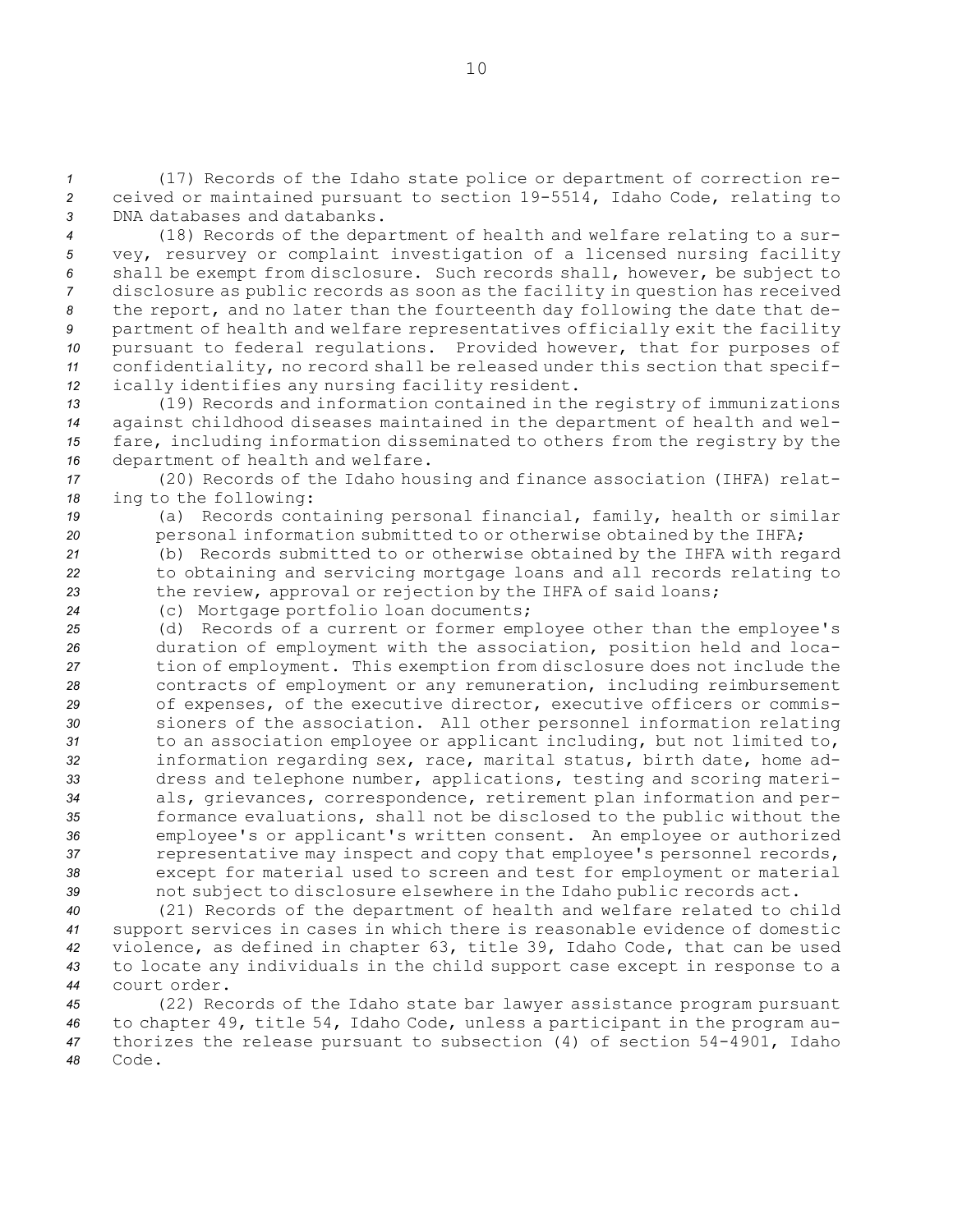*<sup>1</sup>* (23) Records and information contained in the time sensitive emergency *<sup>2</sup>* registry created by chapter 20, title 57, Idaho Code, together with any re-*<sup>3</sup>* ports, analyses and compilations created from such information and records.

*<sup>4</sup>* (24) Records contained in the court files, or other records prepared as *<sup>5</sup>* part of proceedings for judicial authorization of sterilization procedures *<sup>6</sup>* pursuant to chapter 39, title 39, Idaho Code.

 (25) The physical voter registration application on file in the county clerk's office; however, <sup>a</sup> redacted copy of said application shall be made available consistent with the requirements of this section. Information from the voter registration application maintained in the statewide voter registration database, including age, will be made available except for the voter's driver's license number, date of birth and, upon <sup>a</sup> showing that the voter comes within the provisions of subsection (30) of this section or upon showing of good cause by the voter to the county clerk in consultation with the county prosecuting attorney, the physical residence address of the voter. For the purposes of this subsection, good cause shall include the protection of life and property and protection of victims of domestic vio-lence and similar crimes.

 (26) File numbers, passwords and information in the files of the health care directive registry maintained by the department of health and welfare under section 39-4515, Idaho Code, are confidential and shall not be dis- closed to any person other than to the person who executed the health care directive or the revocation thereof and that person's legal representa- tives, to the person who registered the health care directive or revocation thereof, and to physicians, hospitals, medical personnel, nursing homes, and other persons who have been granted file number and password access to the documents within that specific file.

 (27) Records in an address confidentiality program participant's file as provided for in chapter 57, title 19, Idaho Code, other than the address designated by the secretary of state, except under the following circum-*31* stances:

*<sup>32</sup>* (a) If requested by <sup>a</sup> law enforcement agency, to the law enforcement *33* agency; or

*<sup>34</sup>* (b) If directed by <sup>a</sup> court order, to <sup>a</sup> person identified in the order.

 (28) Except as otherwise provided by law relating to the release of in- formation to <sup>a</sup> governmental entity or law enforcement agency, any personal information including, but not limited to, names, personal and business ad- dresses and phone numbers, sex, height, weight, date of birth, social secu- rity and driver's license numbers, or any other identifying numbers and/or information related to any Idaho fish and game licenses, permits and tags un-less written consent is obtained from the affected person.

 (29) Documents and records related to alternatives to discipline that are maintained by the Idaho board of veterinary medicine under the provi- sions of section 54-2118(1)(b), Idaho Code, provided the requirements set forth therein are met.

 (30) The Idaho residential street address and telephone number of an el- igible law enforcement officer and such officer's residing household mem- ber(s) as provided for in chapter 58, title 19, Idaho Code, except under the following circumstances: